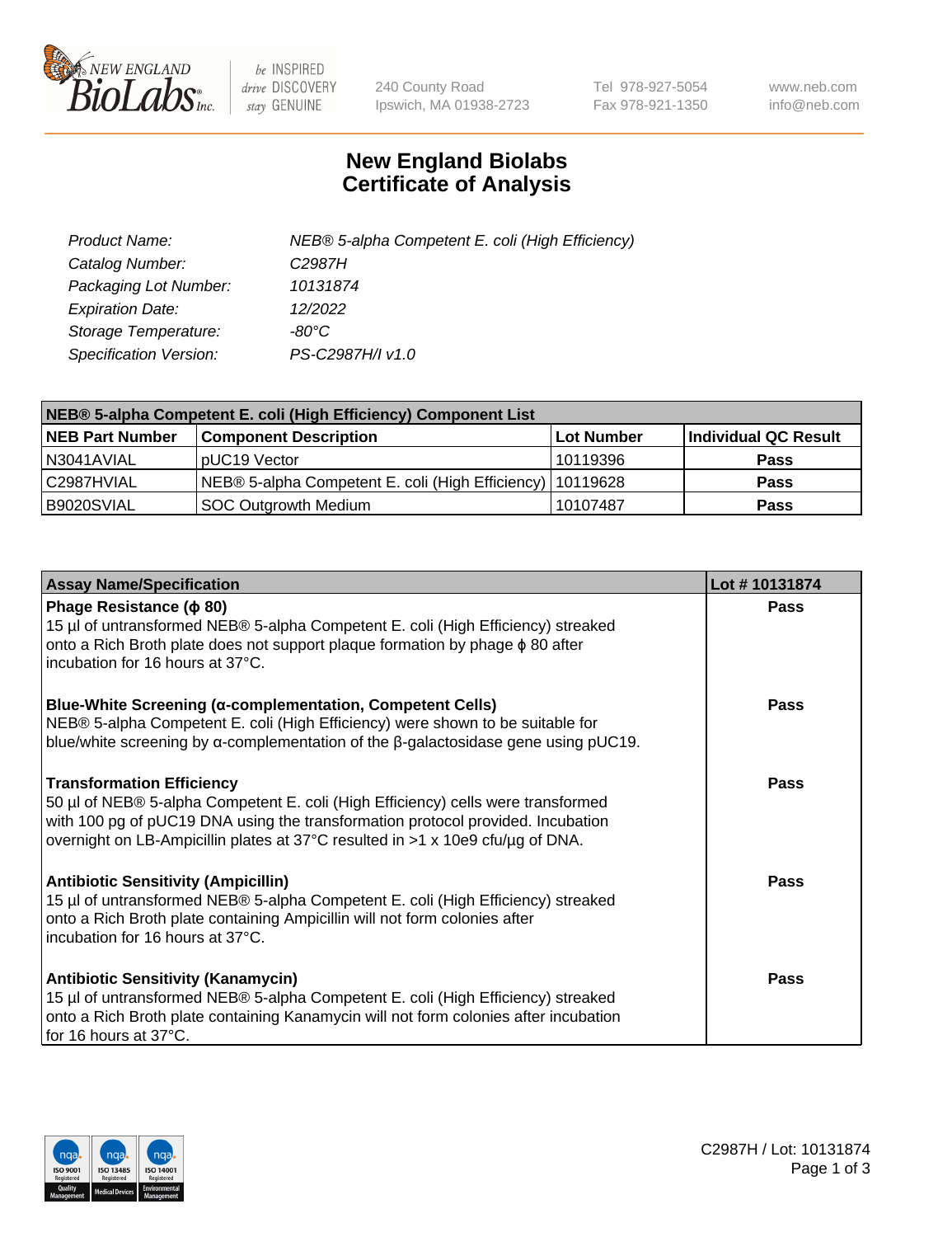

be INSPIRED drive DISCOVERY stay GENUINE

240 County Road Ipswich, MA 01938-2723 Tel 978-927-5054 Fax 978-921-1350

www.neb.com info@neb.com

| <b>Assay Name/Specification</b>                                                                                                                                                                                                                            | Lot #10131874 |
|------------------------------------------------------------------------------------------------------------------------------------------------------------------------------------------------------------------------------------------------------------|---------------|
| <b>Antibiotic Sensitivity (Chloramphenicol)</b><br>15 µl of untransformed NEB® 5-alpha Competent E. coli (High Efficiency) streaked<br>onto a Rich Broth plate containing Chloramphenicol will not form colonies after<br>incubation for 16 hours at 37°C. | Pass          |
| <b>Antibiotic Sensitivity (Chloramphenicol)</b><br>15 µl of untransformed NEB® 5-alpha Competent E. coli (High Efficiency) streaked<br>onto a Rich Broth plate containing Chloramphenicol will not form colonies after<br>incubation for 16 hours at 37°C. | Pass          |
| <b>Antibiotic Sensitivity (Streptomycin)</b><br>15 µl of untransformed NEB® 5-alpha Competent E. coli (High Efficiency) streaked<br>onto a Rich Broth plate containing Streptomycin will not form colonies after<br>incubation for 16 hours at 37°C.       | Pass          |
| <b>Antibiotic Sensitivity (Spectinomycin)</b><br>15 µl of untransformed NEB® 5-alpha Competent E. coli (High Efficiency) streaked<br>onto a Rich Broth plate containing Spectinomycin will not form colonies after<br>incubation for 16 hours at 37°C.     | Pass          |
| <b>Antibiotic Sensitivity (Nitrofurantoin)</b><br>15 µl of untransformed NEB® 5-alpha Competent E. coli (High Efficiency) streaked<br>onto a Rich Broth plate containing Nitrofurantoin will not form colonies after<br>incubation for 16 hours at 37°C.   | Pass          |
| <b>Antibiotic Sensitivity (Tetracycline)</b><br>15 µl of untransformed NEB® 5-alpha Competent E. coli (High Efficiency) streaked<br>onto a Rich Broth plate containing Tetracycline will not form colonies after<br>incubation for 16 hours at 37°C.       | Pass          |

This product has been tested and shown to be in compliance with all specifications.

One or more products referenced in this document may be covered by a 3rd-party trademark. Please visit <www.neb.com/trademarks>for additional information.